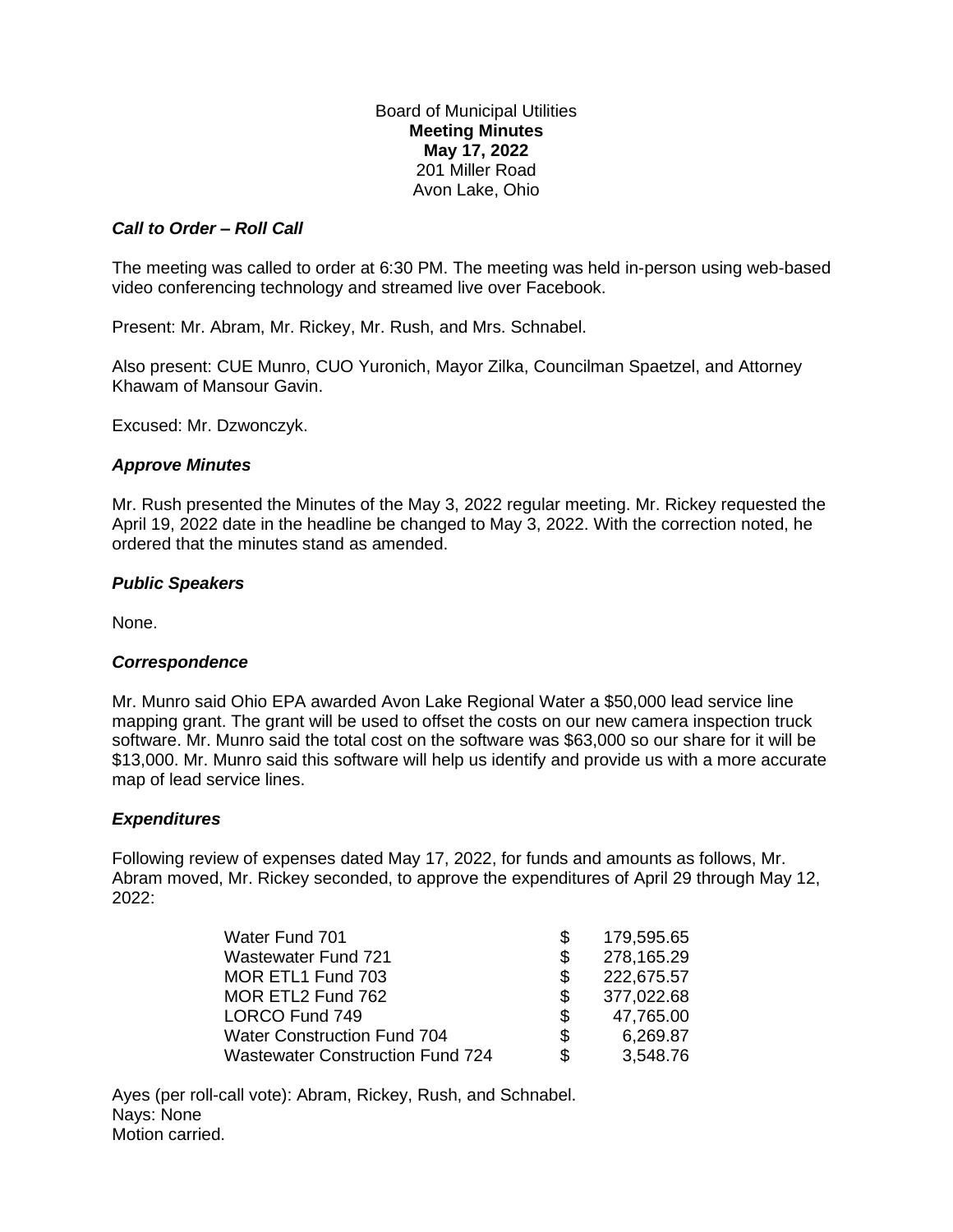### *Budget Amendments/Appropriations*

Mr. Munro said to properly account for the receipt and expenditure of OWDA loan funds for the 2022 Water Bundle Project, an appropriation is required to the 704 Water Construction Fund and an amendment to the 724 Wastewater Construction Fund. Mr. Munro said this is to ensure receipts and expenditures are tracked correctly. Mr. Munro said he spoke with the Finance Director regarding this matter and he was in agreement with the proposals.

Mrs. Schnabel moved, and Mr. Abram seconded, to appropriate \$4,048,523.85 to 704 Waterworks Construction Fund Expense Account 55007 Capital – Waterlines.

Ayes (per voice vote): Abram, Rickey, Rush, and Schnabel. Nays: None Motion carried.

Mrs. Schnabel moved, and Mr. Rickey seconded, to amend the 724 Wastewater Construction Fund and add the expense Account 55007 Capital – Sanitary Sewers and appropriate \$474,579.00 to said account.

Ayes (per voice vote): Abram, Rickey, Rush, and Schnabel. Nays: None Motion carried.

### *Utility Billing Software*

Mr. Munro said staff has been working for several years on replacing our current billing software used by the Customer Service staff. By replacing, it will allow staff to provide a re-designed bill to our customers. Mr. Munro said staff has taken our customers' feedback into consideration on providing the information they want to see on their bills. Mr. Munro said our current vendor was unable to take the information and provide it on the bill; we have reached a point of impasse with the vendor. Mr. Munro said staff has had several demonstrations on various software platforms and have selected Springbrook Holding Company, LLC. Springbrook Holding Company, LLC is a utility billing software company that specializes in small to medium size utilities and will be able to provide all requested services. Mr. Munro said we will save money overall, as we pay \$3,600 per month for our current MuniLink software. Our software with Springbrook will be about \$1,600 per month. The recommended motion reflects the annual cost of the software and implementation and design services.

Mr. Abram asked where is the location of Springbrook Holding Company, LLC. Mr. Munro responded that the company originated in Oregon, but is now in several states. Mr. Abram asked if there will be a representative to help us. Mr. Munro responded yes.

Mr. Rickey asked if the software will be able to handle LORCO billing. Mr. Munro responded yes. Mr. Rickey asked if this software will seamlessly transition to monthly billing if we ever go to monthly billing. Mr. Munro responded yes; to Springbrook, it does not make a difference as to if we want to bill monthly, quarterly, or semi-annually. Staff has explored all the different billing scenarios and have provided them with every different type of bill that we send out. Springbrook is also able to include our backflow for tracking into our system and this is going to allow us to be more efficient in the office. Mr. Rickey asked about the 250 hours of training included in the proposal. Mr. Munro responded that the 250 hours also includes implementation and not just training.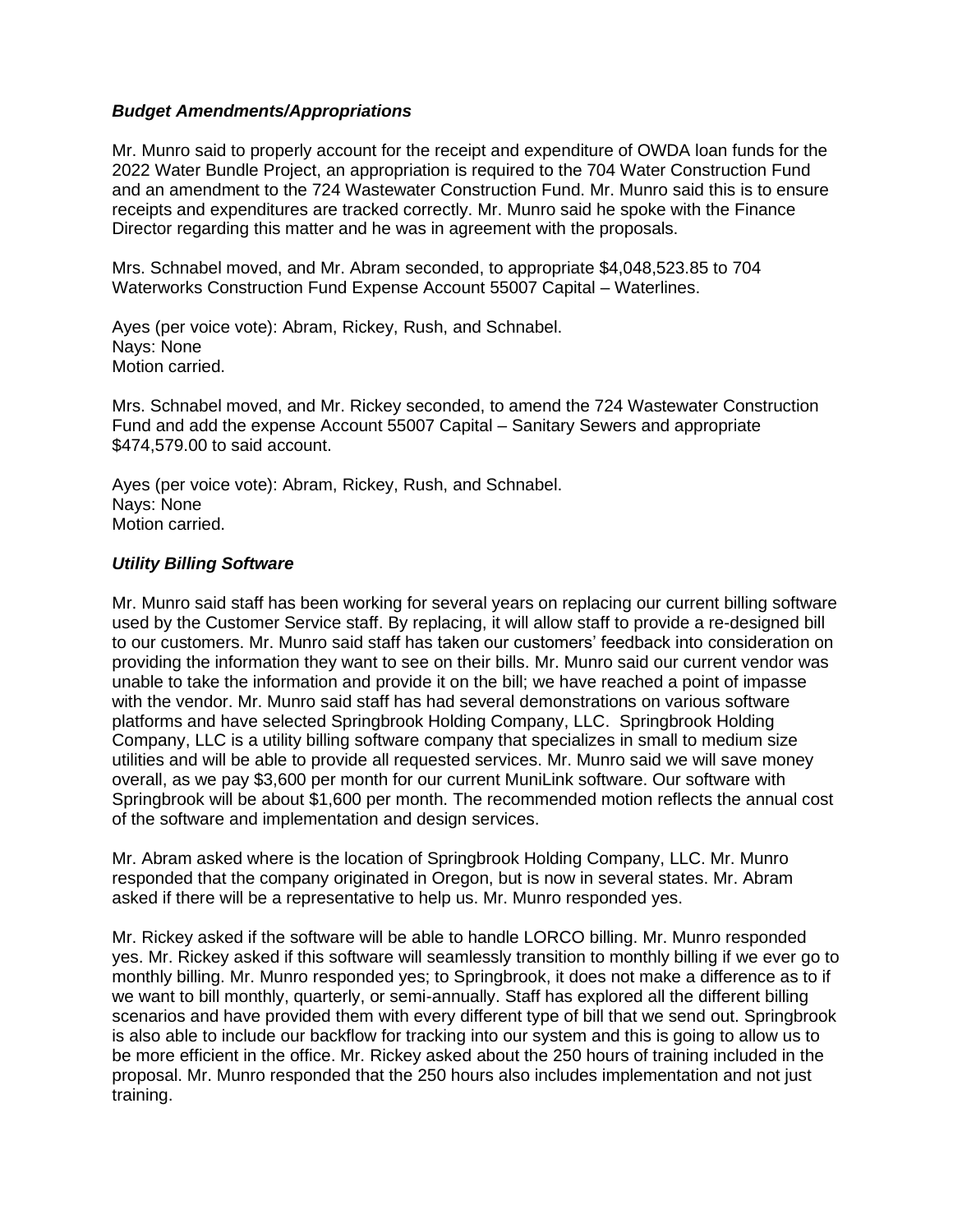Mr. Rush said these are professional services and we had to find the right fit for us. He asked if there were competitors and if staff looked at their work. Mr. Munro responded yes; there were five/six other companies including larger companies and the financial software that City Hall and us use for finances. Those companies were not able to do a couple of the billing items that we require like the lateral loan. Staff received proposals and demonstrations from them. Mr. Munro said staff has vetted Springbrook and all of their competitors.

Mrs. Schnabel said she is glad staff has stuck with this project because several years ago she was frustrated with the bills. Mrs. Schnabel said Cheryl Arnold has done a lot of work in particular like enclosing the bill inserts for people to understand how to calculate their bill. Mrs. Schnabel said it is important for people to have that information so they can see how their bill is calculated and excited to see the new bill design.

Mrs. Schnabel moved, and Mr. Abram seconded, to authorize the CUE to execute a contract with Springbrook Holding Company, LLC for the not-to-exceed amount of \$44,835.75 for software and implementation services.

Ayes (per voice vote): Abram, Rickey, Rush, and Schnabel. Nays: None Motion carried.

### *HDR Construction Administration Services*

Mr. Munro said with our continual efforts of improvement at the Water Filtration Plant (WFP), we have reached 100% design with HDR. This project began with a Redundancy & Resiliency and Future Capacity Study, which turned into design services for WFP and the ETLs. Now that we are at 100% design phase, the next phase is bidding and construction services. Mr. Munro said in an effort to save money on the project, ALRW Engineering Services will oversee the bidding phase of the project. This will save us about \$50,000. Because of the timing of the ETL projects and this work at WFP, our Engineering Services team would not be able to handle the construction management work load. This proposal would take us through construction administration services, project inspection, equipment commissioning and startup, and project closeout. Mr. Munro said this amendment to current contract would be for \$1,491,940.00. When adding this together with the previous engineering services with the ETLs and WFP, the estimated construction costs total for both project is \$55 million. Mr. Munro said the total engineering services with HDR is about 5.8% of the total estimated construction costs which is below the industry standard range of 6%-7%. In comparison, when we did our \$35 million improvements at the Water Reclamation Facility, the engineering costs were 7%.

Mr. Rush asked if some of the costs are shared by our consortium partners. Mr. Munro responded that for the construction services, it would just be WFP and would be our costs. Mr. Munro said he is looking for additional funding for the project, whether federal or state. We have been successful in the past on nominating our projects for 0% interest loans with OWDA and he has nominated the project.

Mr. Rickey asked about liability of HDR with construction services. Mr. Munro responded that he will ask HDR for clarification on liability of the construction contractor and he will work with the Law Director on review of the proposal and our protection. Mr. Rickey asked which staff would oversee these services. Mr. Munro responded it would be Mr. Yuronich and Mr. Gaydar. We are looking at approximately two years of construction on the project.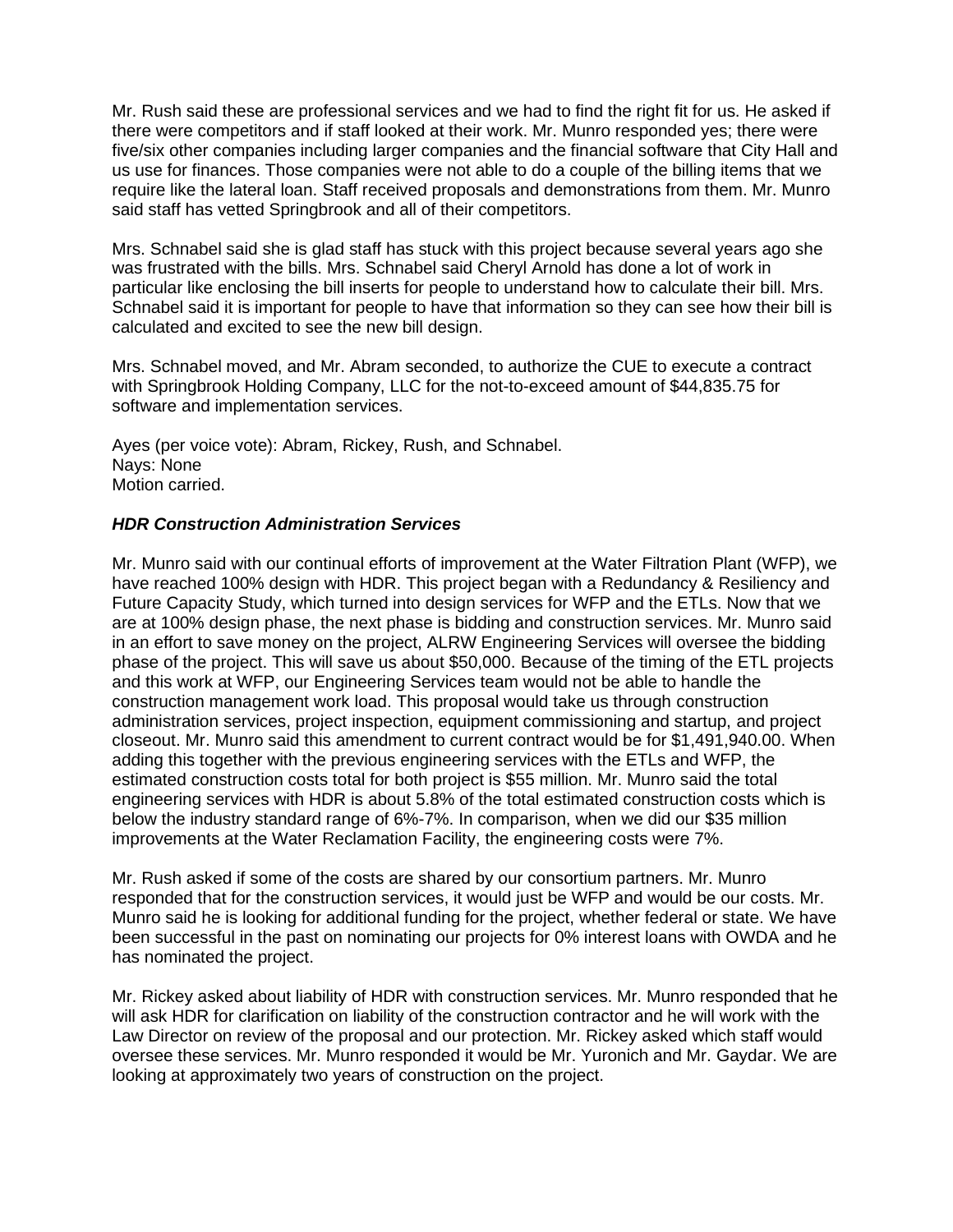Mr. Rickey asked for explanation on the 5% contingency. Mr. Munro responded the contingency is for if we run into anything unexpected that would cause delay claims, the contingency would keep the project moving along, but he would come back to the Board.

Mr. Rickey moved, and Mrs. Schnabel seconded, to authorize the CUE to execute amendment #4 for the Redundancy and Future Capacity Plan for construction management services at the Water Filtration Plant in the amount of \$1,491,940.00 plus an additional 5% contingency for any out-of-scope items.

Ayes (per voice vote): Abram, Rickey, Rush, and Schnabel. Nays: None Motion carried.

# *Additional Storage Building*

Mr. Munro said in 2021, staff issued a public bid for an additional storage building to be located at the Administration Building. Staff was trying to perform as much work as possible for the project to save money. The way the bid was structured, we received no bids. Mr. Munro said staff changed the bid and bids were receive, which were significantly higher than the Engineers estimate with the lowest bid being over \$2 million. This was about \$1 million over the Engineers estimate and the project was not awarded. Mr. Munro said since then, staff has taken a designbuild approach to the project with ALRW acting as the general contractor overseeing the project. As a member of the Sourcewell cooperative purchasing program, staff is working with BlueScope Construction on the design and erection of the structure. Mr. Munro said BlueScope Construction was awarded a publicly bid contract by Sourcewell for pre-engineered steel building materials and erection services for the building. ALRW is able to procure materials and erection services from BlueScope under this contract. The services covered under this contract are the procurement of the building materials, building erection, and masonry services. Mr. Munro said staff will perform the water line work, sanitary sewer, storm sewer, and concrete work will be performed in house. There is a registered master plumber on staff to perform gas line work as well. Staff will also do the concrete work under the concrete bid. Staff is recommending the award of a contract with BlueScope Construction for the not-to-exceed amount of \$872,441.00. Mr. Munro said if approved, we are looking at a 6-month delivery on materials. Electrical and fire sprinklers are not included in this bid; that would be a separate bid. Based on the Engineers estimate, this project would be a total of \$1.5 million, which would be a savings of \$500,000 based on the lowest bid that we received last year.

Mr. Rickey asked the building size. Mr. Munro responded its one building that is 60 x 170 with an additional covered area on the north side of building for additional storage. The design includes a commercial truck wash facility, but that would have to be procured. Mr. Munro said the costs for this project are budgeted.

Mr. Abram asked what the building size was again. Mr. Munro responded its 60 x 170, which is the current size of the garage attached to the building.

Mr. Rush said if the Board has no objection, he will abstain from voting as BlueScope Construction is a subsidiary of BlueScope Steel and his largest customer is a subsidiary of BlueScope Steel.

Mr. Abram moved, and Mrs. Schnabel seconded, to authorize the CUE to execute a contract with BlueScope Construction, Inc. for the purchase and installation of a pre-engineered steel building for the not-to-exceed amount of \$872,441.00.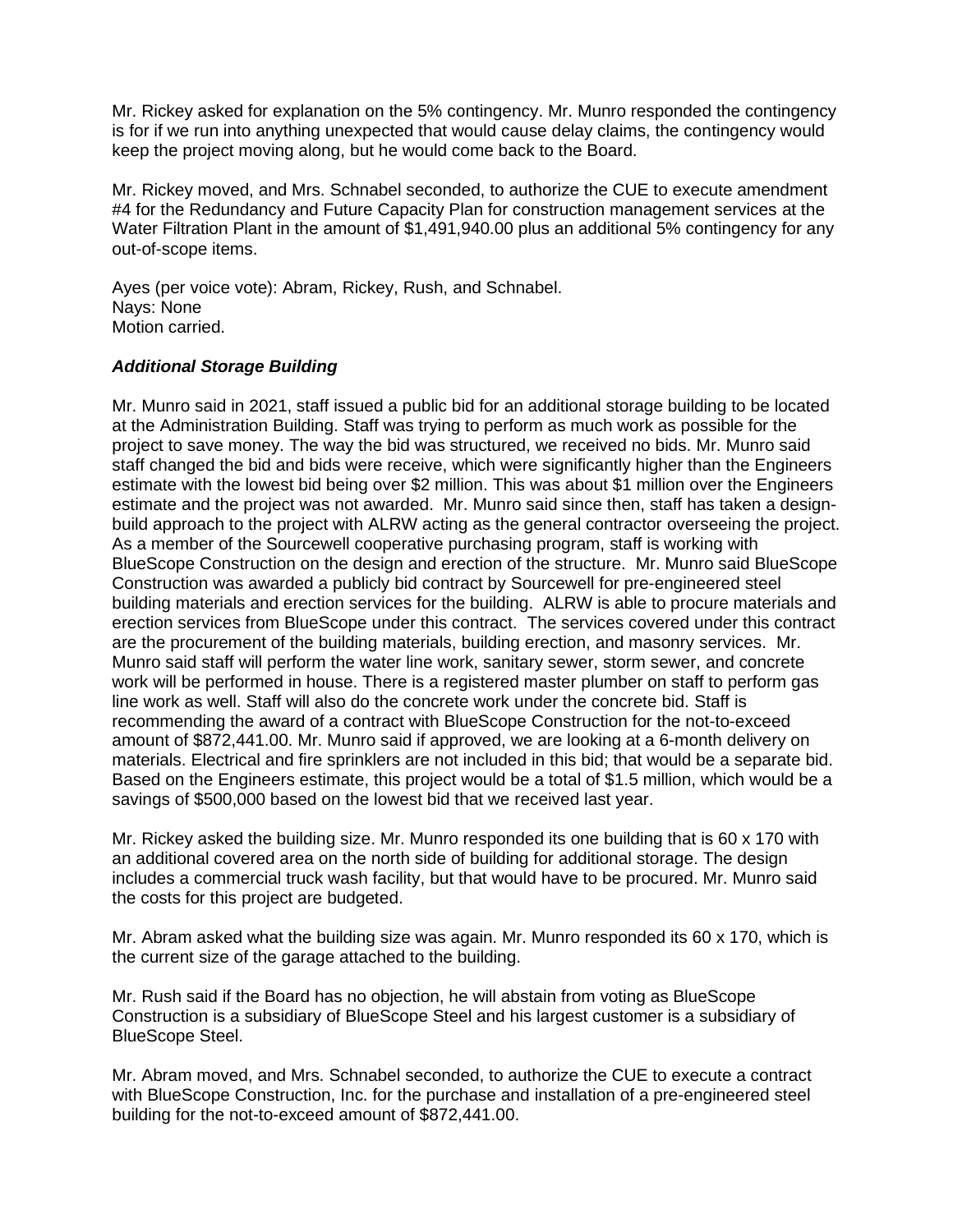Ayes (per voice vote): Abram, Rickey, and Schnabel. Nays: None Abstain: Mr. Rush Motion carried.

# *Project Updates*

*ETL Design Services:* Mr. Yuronich said staff continues to review the 100% design drawings for the ETL1 work along the railroad tracks from Moore Rd. to Krebs Rd. Staff anticipates review will be completed by Friday, May 20th and comments provided to HDR.

*WFP Improvements*: Mr. Yuronich said staff is ready to submit for Ohio EPA approval for the fluoride building design. We are looking at slightly larger bulk storage tanks onsite for fluoride. We learned from the orthophosphate building, that the size of the orthophosphate tanks is not quite large enough for a full truck load. By increasing the tank size for fluoride, it will give us additional storage and allow deliveries to be separate and isolated from the orthophosphate.

Mrs. Schnabel asked if the orthophosphate tanks will be made bigger. Mr. Yuronich said no, the orthophosphate tanks will stay the same size.

*WFP Filter Repairs*: While showing pictures of the filters, Mr. Yuronich said we started with damage to the clay under drains. When S&S Filter was removing the damaged titles, the surface of under drains was damaged; we did not have the full filtering capacity of all the filters. Mr. Yuronich said, now this is a section where S&S Filter has removed a block across the entire width of the filters so when the tiles are installed, we are starting with a brand-new filter and restore everything to its original capacity. Mr. Yuronich said the replacement filter media has all been delivered onsite. The last thing is to fully install the under drains and then they can begin to install and disinfect the filter media.

Mr. Rush asked when the filters will be back in service. Mr. Yuronich responded hopefully two of the three filters will be back in service by the end of this month (May).

*Spieth Road Water Tank Mixers:* While showing pictures of the filters, Mr. Yuronich said the first picture was the outside of the tank; it's a very visible difference of before and after pressure washing. Practical Inspections has completed the cleaning and installation of the mixer in the North Tank and it is back in service. As of today (May 17), the South Tank is half way filled and going through the disinfection process. Mr. Yuronich said work on this will resume tomorrow (May 18) with the tank will be filled all the way and the bacteria testing. Once the bacteria testing come back negative, we will be able to get the tank back into service. We will then begin implementing our new SOP on operating the tanks.

*2022 Water Line Bundle Project:* While showing pictures of the filters, Mr. Yuronich said Underground Utilities, Inc. (UUI) completed restoration of the Lake Road project areas.

# *CUE Report*

None.

# *Miscellaneous & Member Reports*

Mr. Rickey said he attended a recent HDR progress meeting and was able to meet the HDR team.